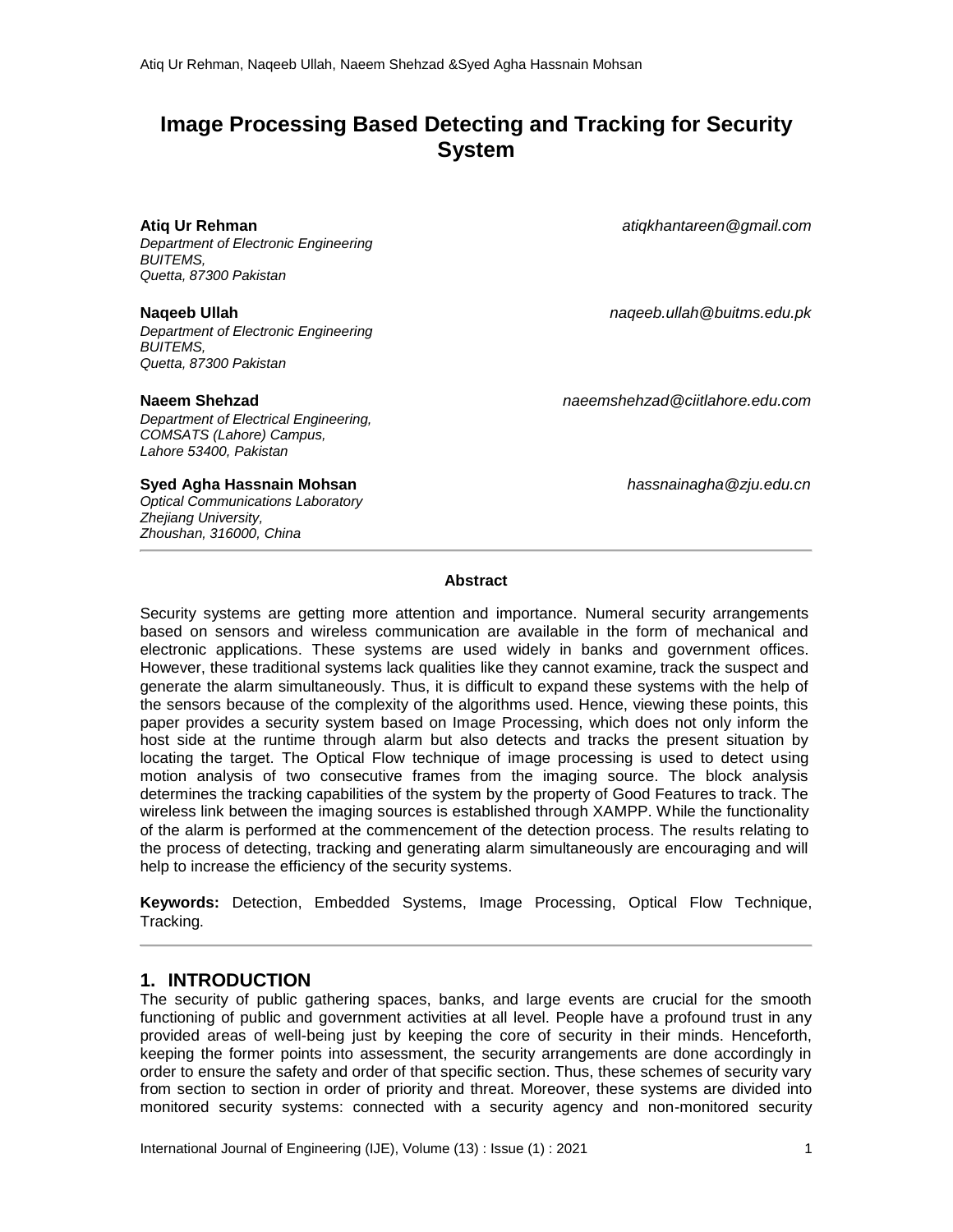systems: without any connection with the security agency. Similarly, these, schemes of security can be in the form of machinery, human force, or electronic applications.

Many governmental and non-governmental agencies and institutions are working to find the ultimate solution for this cause. Moreover, these agencies and institutions have succeeded by far most. But still, there are areas, which are breached and damaged despite their high alert security systems. Because of this, the higher profile regions and departments have concerns about their security, which needs to be protected and secured from any type of intruder or loss such as the hospitals, plant protection, schools, governmental and non-governmental places, department store, residential areas and parking. Henceforward, these traditional security systems rely on motion sensors, IR sensors, and CCTV cameras to observe a suspect, individual and ongoing activity and require the human workforce to track continuously the images [1] . The technologies used in these security systems are of diverse behaviors intended for different jobs according to their credibility and nature [2]. Generally, the failure of the security systems can be attributed to my reasons such as human error, system glitch, criminal attack, system overload, and the shortage of the power supply.

Usually, the CCTV cameras for crime preventions in the factories' warehouses, and banks merely record the situation and do not notify the host side at runtime [3][4]. This paper provides a security system based on Image Processing helping in removing the human error, informing the host side at the runtime through an alarm, detecting and tracking the present situation by locating the target. Moreover, it also provides the advantage of wireless communication between the imaging sources in cases of a wide area coverages. The working procedure of the system is as that any intruder activity within the restricted place will be captured by the imaging source, based on which the alarm will be generated and further commands of detecting and tracking will be initiated. Likewise, large area coverage is possible in this said project as a second imaging source is wirelessly connected to the main imaging source. Apart from this, a sequence of a password is issued to the authorities helping them to roam in the restricted place without recognizing them as intruders.

## **2. LITERATURE REVIEW**

These days the tracking of objects, for example, individuals or vehicles, coming all through specific spaces is constantly a significant issue in security and operation management. For example, in a shopping center, following the number of clients may help the market arranging, staff organization, and tracking the number of staff individuals may help in the workforce. In addition, object tracking for spots, for example, banks, buildings, and streets may improve traffic control. In general, the object tracking is possible by utilizing entryway counters, or infrared sensor to recognize objects coming all through spaces. Conventionally object tracking methods require a camera above or the entrance/exit way of a place to capture the images. However, these approaches are expensive and require human operator observers who detect any suspicious individual and therefore, challenging to obtain a prior knowledge about all objects in real-time [5][6]. Therefore, a real-time tracking and detecting system is required to detect an unauthorized person in a prohibited area and alarming the security system at the same time

A GSM based home security system includes control panel, door [7] , and windows sensors to monitor both coming in and out from the house. These systems use wireless communication to receive the SMS from a cell phone and observe the safety and ensure the security of the home by an SMS [8]. A Zigbee based parameter monitoring and controlling system using microcontrollers are used to track and secure the environment of industries [9][10]. However, these systems have no capability to analyzes the suspect and generate a real-time response. Moreover, it is very difficult to expand the security system by adding several sensors because of the complexity of the algorithm of the system. Similarly, the present bank security system focuses only on the security of lockers and has a limited level of a security system. The digital cameras are used only for monitoring and require the manual approach to inform the security [11]. Therefore, image processing-based tracking and detecting system is required for security purpose that alerts the security through a certain alarm in case of any uncertainty [12][13][14].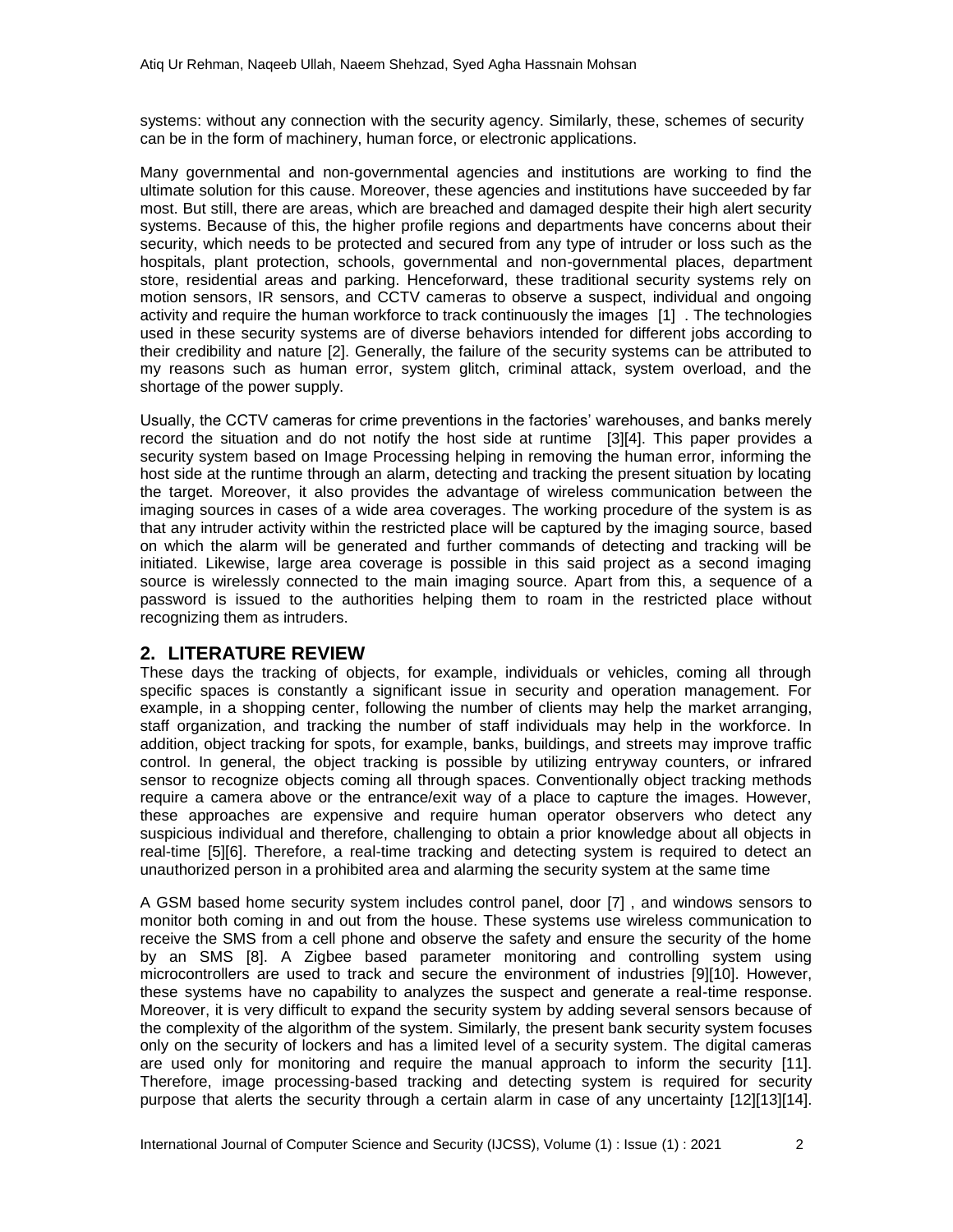Likewise, the security of the border and coastal area is of huge importance and cannot be controlled and observed by the gaze of the human eye. A security system based on the combination of image processing and Support Vector machine is used to overdue this process and detect the intrusion of the unauthorized ships [15].

## **3. SYSTEM CONFIGURATION**

The proposed system configuration makes the system cost-effective, reliable, and flexible in performance. The block diagram of the proposed research work is illustrated in Fig.1.



**FIGURE 1:** Block Diagram of the system consisting of two same modules with a wireless link as a source of communication between them.

A webcam is the main component, which detects a change in its field of view (FOV) connected with the PC for its working and display. A microcontroller is used to control the motors both in terms of pan and tilt. Further by using the technique of motion control, provides the capability to track the subject of motion along with sending of an alarm signal.

## **4. METHODOLOGY**

The proposed detecting and tracking system makes use of image processing and its subclasses such as the Optical Flow method, Canny algorithm and Block analysis, which helps in the achievement of the results as detecting, tracking, and motion control. A flow chart of the proposed system is shown in Fig.2.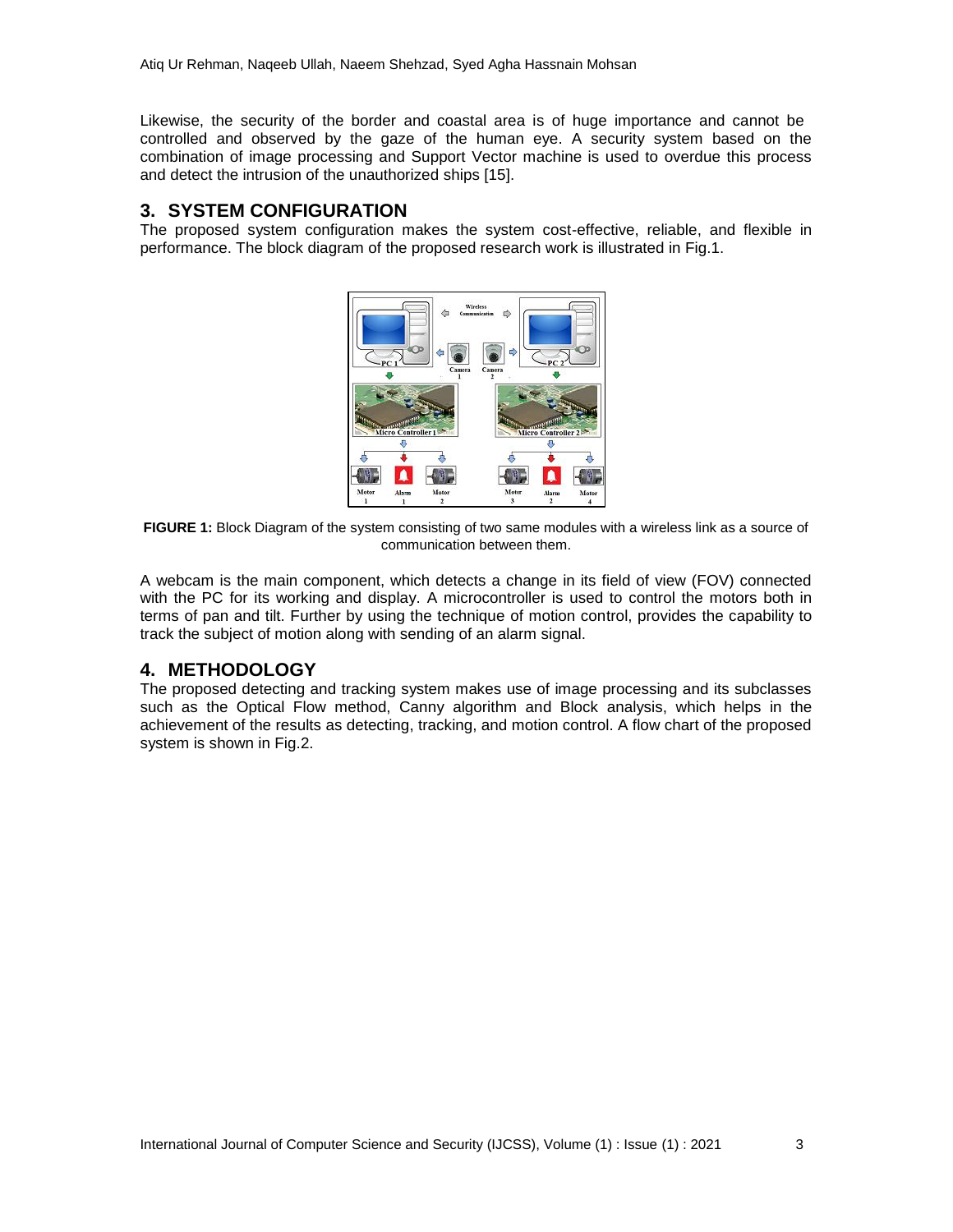

**FIGURE 2:** Flow chart of the proposed system.

#### **4.1 Optical Flow**

Among the parts of the segmentation, a technique to extract information and perform the action according to the requirement is the optical flow method. In this step of the segmentation two or more consecutive frames are taken. Moreover, the pixels are tracked from frame to frame in single mode or can be tracked in the cluster form as well [16]. Firstly, the images are converted into greyscale to identify the change and track the object easily. The process on both of them is performed as such that the new image is compared with the background image. However, this process is also known as the Thresholding process because of applying the values to the produced change in the background as described through Eq. (1).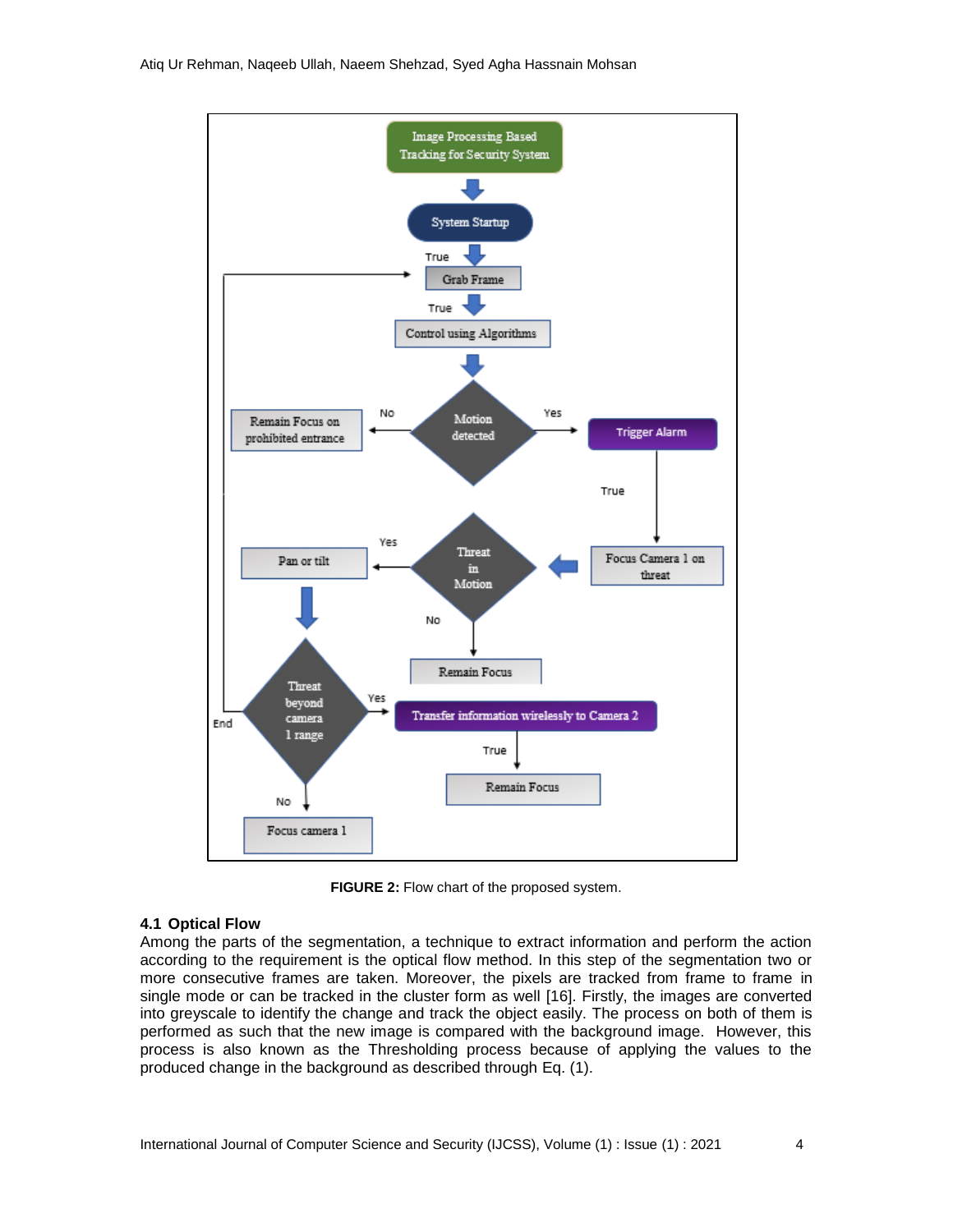$$
\begin{array}{ll}\n1 & D_i > Ti \\
0 & D_i > T\n\end{array}\n\tag{1}
$$

Where Di - Change between two connective frames and Ti – Threshold value.

A filter is used to make the process quick and flexible to detection of the change. Moreover, the accuracy of the detection depends upon the size of the subject, its background, connection and distance during the detecting process. A field of view (FOV) of the camera can be easily detected by comparing the two consecutive frames of video streaming to detect the change between them in terms of the change in single or cluster of pixels.

#### **4.2 Motion Control**

The computer or the processing unit capable enough to respond as fast as possible especially as the speed is a critical point. the following procedures are applied [17].

*4.2.1 Block Analysis:* This block analysis is the method that tracks the object based on the Good Features to track the subject extracted from the OpenCV. Thus, various blocks are being created during the tracking process. Now to select the block a condition is applied to select the block with the highest value.

*4.2.2 Finding Intensity Gradient:* After smoothing the Image, it is again filtered to get the derivatives of the image both in the vertical and horizontal directions most probably first derivatives. Thus, the direction, as well as the gradient of the pixel, can be easily determined by using the Eq. (2) and Eq. (3) respectively.

$$
Angle = \tan^{-1}\left(\frac{G_y}{G_x}\right) \tag{2}
$$

$$
Edge Gradient = ((Gx2 + Gy2)1/2
$$
\n(3)

Where  $G_x$  is the Horizontal direction and  $G_y$  is the Vertical direction. The direction of the gradient is always perpendicular to the edges and is rounded to one of four angles to represent the horizontal and vertical directions along with the two diagonal directions.

*4.2.3 Threshold Values:* The intensity gradient value of each edge is comparing with the maximum and minimum values of the threshold. If the value of the intensity gradient is more than the maximum threshold value, it will be considered as a sure edge. While the edges having values of intensity gradient between the minimum and maximum values of the threshold will be considered as edges only if they are connected to the sure edges. Further those edges are neglected which are not connected to the sure edge or having a value less than the maximum threshold value as determined for the process [17]. After the selection of the specific block, its center point will be determined based on which the motion will be controlled as the cameras will keep the target in their center. As illustrated in Fig. 3.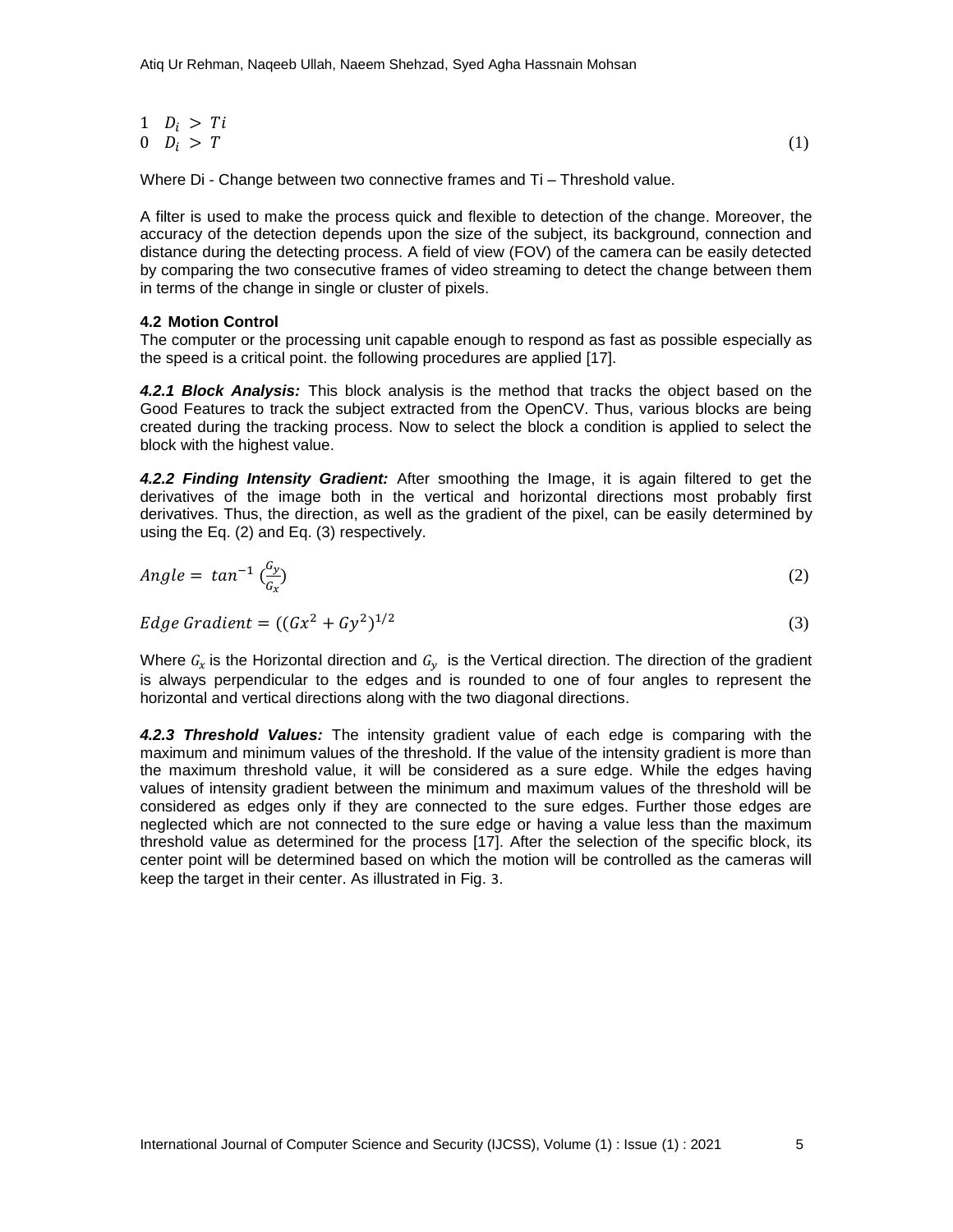

**FIGURE 3:** Center of the block is designed, as shown by a red spot.

The center of the block is identified by a red spot in the center. Hence based on the motion of the object, the motion of the cameras will be controlled as when to pan and tilt.

#### **4.3 Motor Delays**

However, the delay in the motion of the motors does wholly depends upon the movement of the subject, the processing speed of the microcontroller, its delays, and time associated with its responsively. The control structure of the motors is shown in Fig. 4.





By motor delay control the process can be made more responsive and quicker by decreasing the size of the image, as a smaller number of pixels will be involved, with less memory transportation between the controllers and imaging source during the process of live surveillance.

#### **4.4 Wireless Communication**

In this modern era, more preference is given to the systems that are compact, reliable, and flexible. Thus, looking at the advantages of wireless communication, we decided to establish a wireless link between the two modules of the project rather than the traditional way of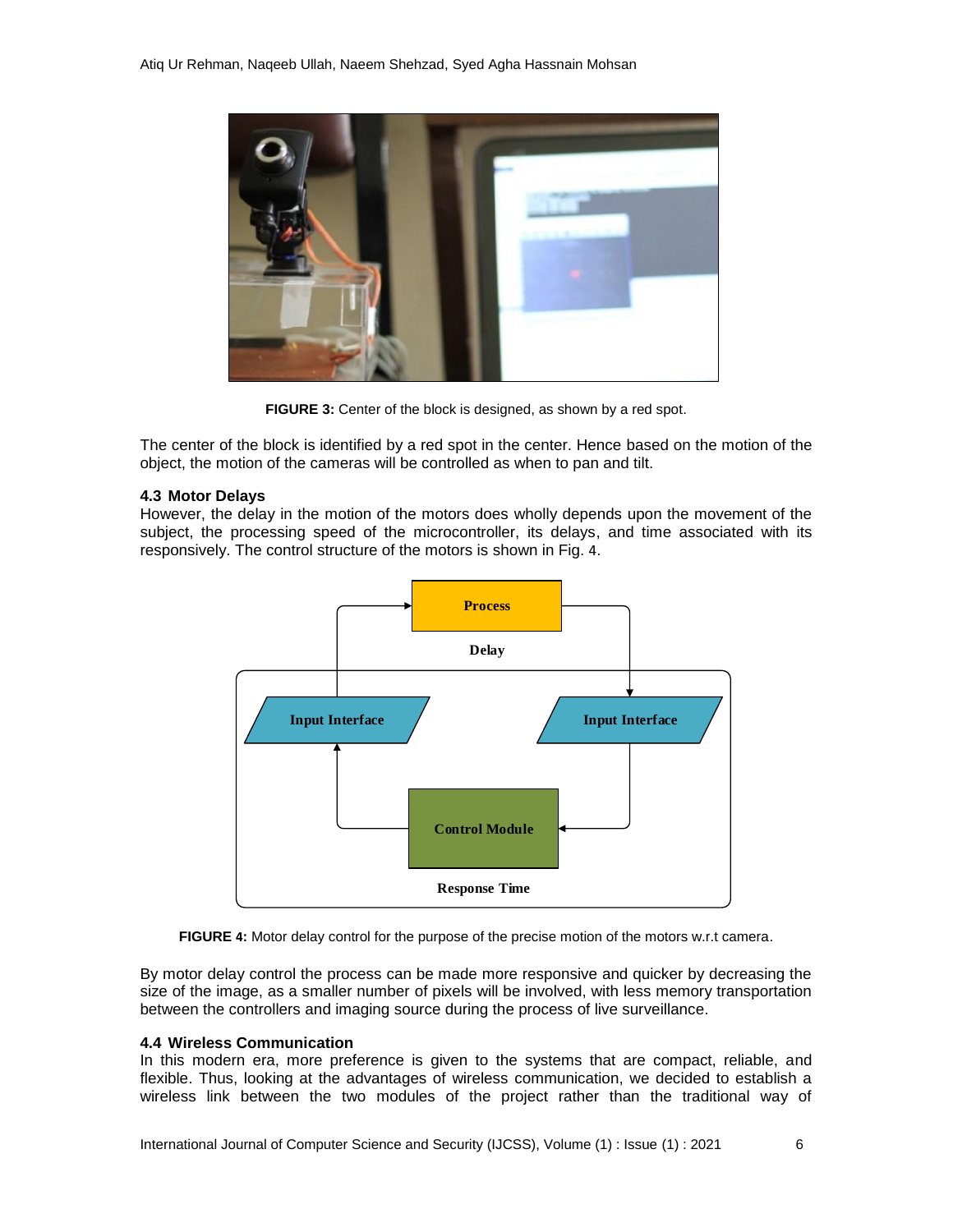communication. Hence, for this purpose, we are using Wi-Fi as a source of wireless communication between the two modules by using the same IP address on two different computers through the XAMPP software [18]. The need for wireless communication is needed, when the threat goes out of the boundary of camera 1 of module 1, the information of the threat will be transferred wirelessly to the module 2. Hence the position of the camera 2 of module 2 will track the threat onwards. Wireless communication between the camera's covering a vast area and without the need for extra wiring. Thus, benefitting the cut in the cost. Password for the authorized personals to detect and track them in the secured area without generating the alarm.

## **5. RESULTS**

This section of the paper presents the results obtained during successful running of the system as given below.

### **5.1 Detection**

To detect the face using the property of the Good Features to Track. The proposed system can detect any type of the object within the installed area up to 12 feet approximately by one module. While the time interval for the system to detect any unauthorized entry is about 1.5 seconds as illustrated in Fig. 5.



**FIGURE 5:** Detection property of the system.

## **5.2 Tracking**

Motion of the subject within the prohibited region is accomplished with pan and tilt the camera with the help of servo motors. This function of the project works as whenever there is any subject of the motion, it will be tracked until the last range of distance value is achieved by the camera which is approximately 12 feet after onward the subject of motion is tracked by the camera of the second module after communicating through the established wireless link between them. The following observations were concluded which are mentioned with the help of graphs.

*5.2.1 Distance:* The distance from the object is inversely proportional to the detection and tracking properties of the system as shown in Fig. 6.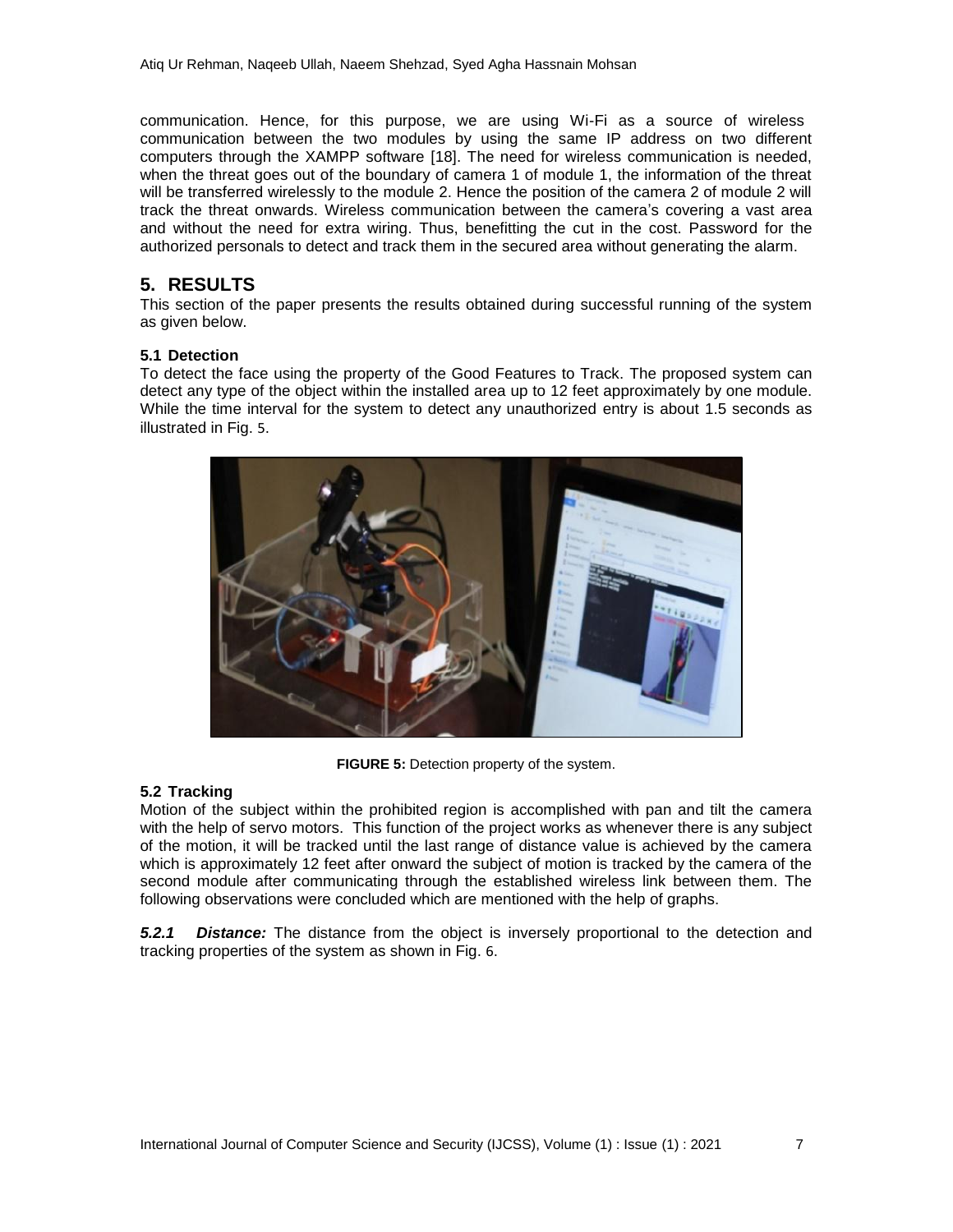

**FIGURE 6:** Detection and tracking by camera vs. distance.

*5.2.2 Light Intensity:* Light intensity is among the main factors which will greatly affect the working of the system both in terms of detection and tracking of the object through the camera. After running the project in different light intensities, the following observations are achieved shown in Fig. 7.



**FIGURE 7:** Detection and tracking vs. light intensity.

*5.2.3 Speed:* The results achieved as illustrated in Fig. 8. with the help of the human motion and a stopwatch representing detecting and tracking accuracy in percentage on the y-axis and speed in meters per second on the x-axis respectively.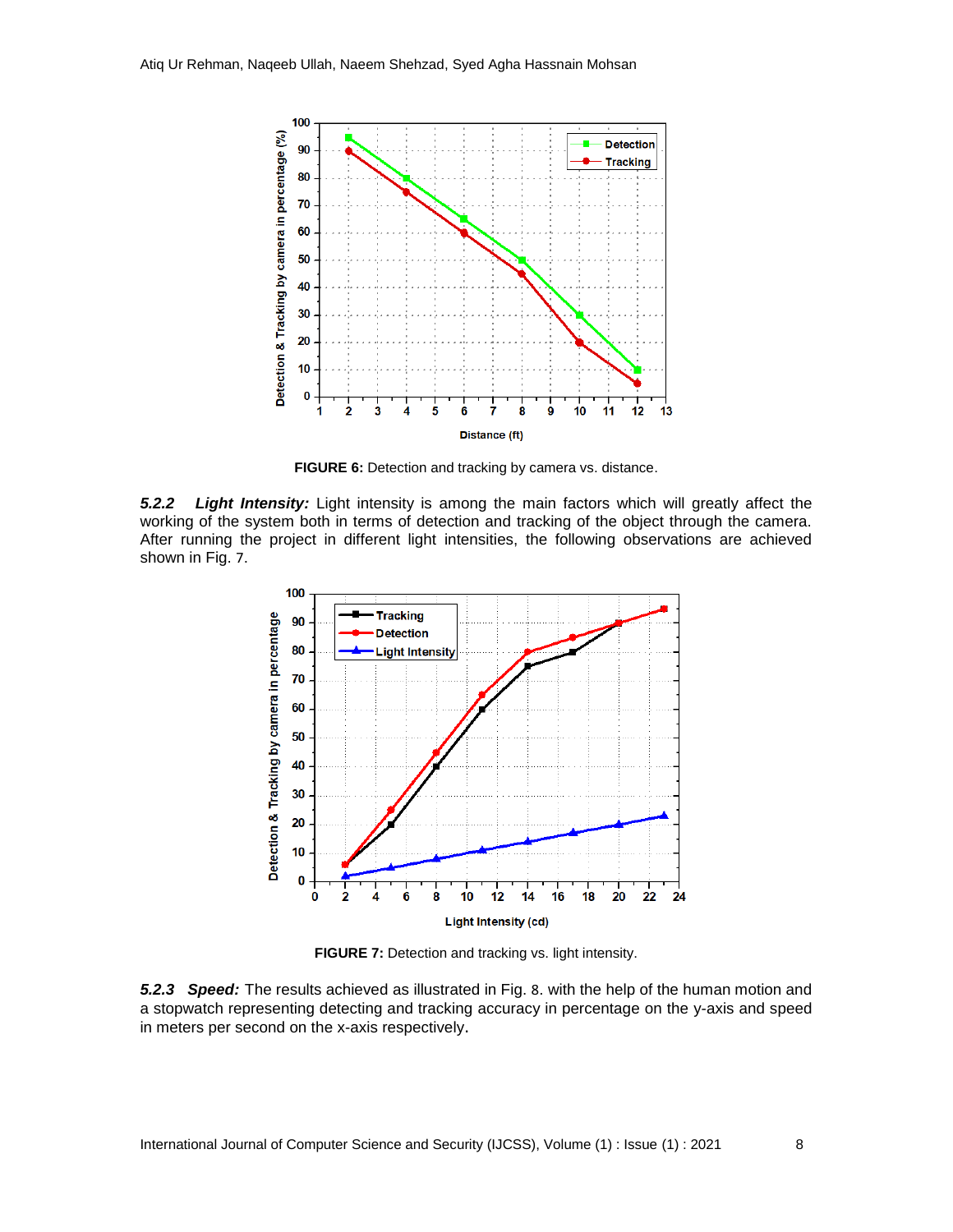

**FIGURE 8:** Detection and tracking by camera vs. speed,

Wireless communication between the camera's covering a vast area and without the need for extra wiring. Thus, making the system cost-effective. Password for the authorized personals to detect and track them in the secured area without generating the alarm. The proposed method is designed to track and detect a single object at a time. For multiple artifacts, however, a complicated algorithm will be required. The proposed system can be further improved using infrared lighting while utilizing the system at night time. In the case of blurry progression of the image sources, the advanced algorithms of the image processing can be used i.e. Grasshopper optimization [19].

## **6. CONCLUSION**

In this paper, image processing-based detecting and tracking system is proposed for monitoring public gathering venues like railway stations, banks, airports, and stadiums. The proposed system uses the Optical flow method with the Canny algorithm along with the property of Good Features with pan and tilt of the camera to track and detect any type of the moving object. Moreover, an alarm will be generated automatically, whenever there is an unauthorized entry into the entrance prohibited region. Moreover, in this paper, it has observed that distance between the object and tacking system is inversely proportional to the detection and tracking properties of the system. However light intensity of the light is directly proportional to detection and tracking accuracy. Though, the speed of the moving object is also inversely proportional to the accuracy of the detecting and tracking system. Similarly, the working of the system is limited in harsh environmental conditions i.e. fog, rain and dust if used outside. Likewise, the properties of the model will be restricted at night corresponding to the property of the light as discussed.

In the future, the accuracy and performance can be enhanced by implementing artificial intelligence and advanced moving object detection methods. Apart from these, the system in the future would enable detection and tracking of multiple subjects at once, which is limited to one for the time being. Moreover, the system can be made into multiple modules consisting of several imaging sources, which will help in vast area coverage. Similarly, the accuracy of the system regarding detecting and tracking can be increased further with the installation of the white background and higher luminosity. The artificial intelligence will further help in the future in a comparison between human beings, animals, and materials based on their specific shapes, colors, and sizes. The system would therefore be a significant advancement in the field of security systems to protect areas of banks, airports, car parks, and factories. In addition, the system's password-protected property would allow the authorized staff to roam freely without creating an alarm. While in roaming, the properties such as detection and tracking will be intact of the authorized staff within the area.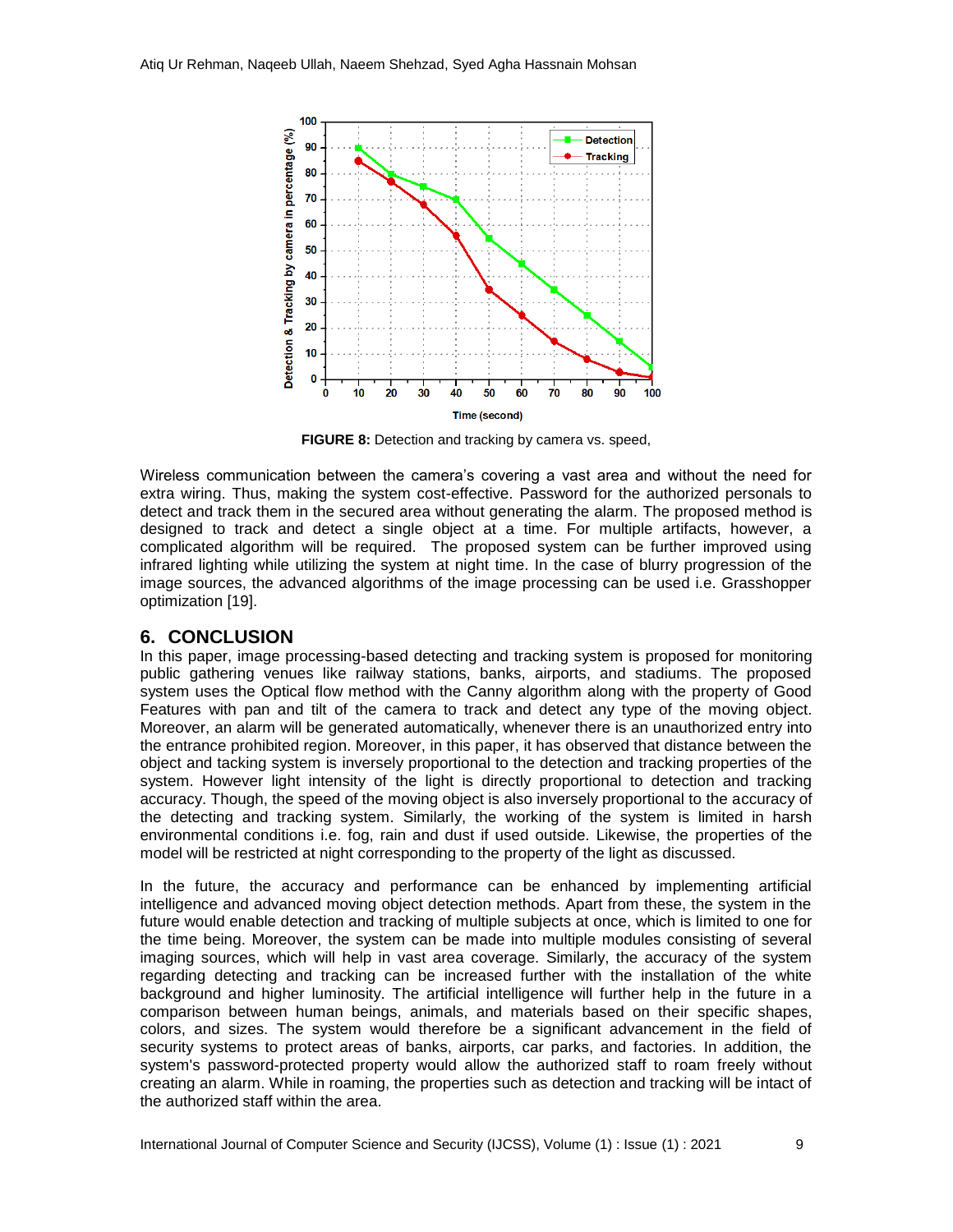### **7. REFERENCES**

- [1] K. Salunkhe, P. Rajaram, S. Raut, and S. Kurle. "Real-time Activity Detection & Recognition in Video." *International Journal of Future Generation Communication and Networking*, Vol. 13, pp. 76- 83, May. 2020.
- [2] J. Wolfendale. "Terrorism, security, and the threat of counterterrorism." *Studies in Conflict & Terrorism*, vol. 30, pp. 75–92, Dec 2006.
- [3] E. L. Piza, B. C. Welsh, D. P. Farrington, and A. L. Thomas. "CCTV surveillance for crime prevention: A 40-year systematic review with meta-analysis." *Criminol. Public Policy*, vol. 18, no. 1, pp. 135–159, 2019.
- [4] G. Alexandrie. "Surveillance cameras and crime: a review of randomized and natural experiments."*Journal of Scandinavian Studies in Criminology and Crime Prevention*, vol. 18, no. 2, pp. 210–222, 2017.
- [5] N. N. Swathi, K. Alekhya, D. Pavithra and D. Kalyan Babu. "Implementation of Vision Based Intelligent Home Security System Using ARM7."*International Research Journal of Engineering and Technology*, vol. 4, no. 02, pp. 2395-0056, 2017.
- [6] M. Dinesh and K. Sudhaman. "Real time intelligent image processing system with high speed secured Internet of Things: Image processor with IOT." *International Conference On Information Communciation And Embedded System (ICICE2016), Chennai*, 2016, pp. 1-5.
- [7] A. B. Dorothy, S. B. R. Kumar, and J. J. Sharmila. "IoT Based Home Security through Digital Image Processing Algorithms." *2017 World Congress on Computing and Communication Technologies (WCCCT)*, Tiruchirappalli, 2017, pp. 20-23.
- [8] Morbale, J. S., A. Kumari, H. Mishra, K. Sachan. "GSM Based Home Automation, Safety and Security System Using Android Mobile Phone," *Internation Journal of Current Research,*  vol. 8, no. 03, pp. 28239-28243, 2016.
- [9] N. Ullah, M. S. Akram, H. U. Buzdar, A. U. Rehman, M. A. Khan, and S. Khan. "ZigBeebased Parameter Monitoring and Controlling Scheme for Multiple DC Motors," *Indian Journal of Science and Technology*, vol. 13, no. 6, pp. 725–734, 2020.
- [10] H. Yetis and M. Karakose. "Image processing based anomaly detection approach for synchronous movements in cyber-physical systems." *2018 23rd International Scientific-Professional Conference on Information Technology (IT)*, Zabljak, 2018, pp. 1-4
- [11] M. T. Awad, S. M. Aldaw, S. M. Aldaw and B. A. r. Osman. "Video Security System for Intrusion Detection," *2019 International Conference on Computer, Control, Electrical, and Electronics Engineering (ICCCEEE),* Khartoum, Sudan, 2019, pp. 01-04.
- [12] R. Socha and B. Kogut. "Urban Video Surveillance as a Tool to Improve Security in Public Spaces," *Sustainability,* vol. 12, pp. 1-12, 2020.
- [13] K. N. Pentaiah and P. J. Ker. "Development of a Microcontroller-based Portable Surveillance System with User Alert Notification." *Journal of Environmental Science and Technology,* vol. 10, pp. 80-87, 2017.
- [14] S. Tanwar, P. Patel, K. Patel, S. Tyagi, N. Kumar, and M. S. Obaidat. "An advanced Internet of Thing based Security Alert System for Smart Home." *2017 International Conference on Computer, Information and Telecommunication Systems (CITS)*, Dalian, 2017, pp. 25-29.
- [15] S. Dugad, V. Puliyadi, H. Palod, N. Johnson, S. Rajput and S. Johnny."Ship intrusion detection security system using image processing & SVM." *2017 International Conference on Nascent Technologies in Engineering (ICNTE),* Navi Mumbai, 2017, pp. 1-7,

International Journal of Computer Science and Security (IJCSS), Volume (1) : Issue (1) : 2021 10